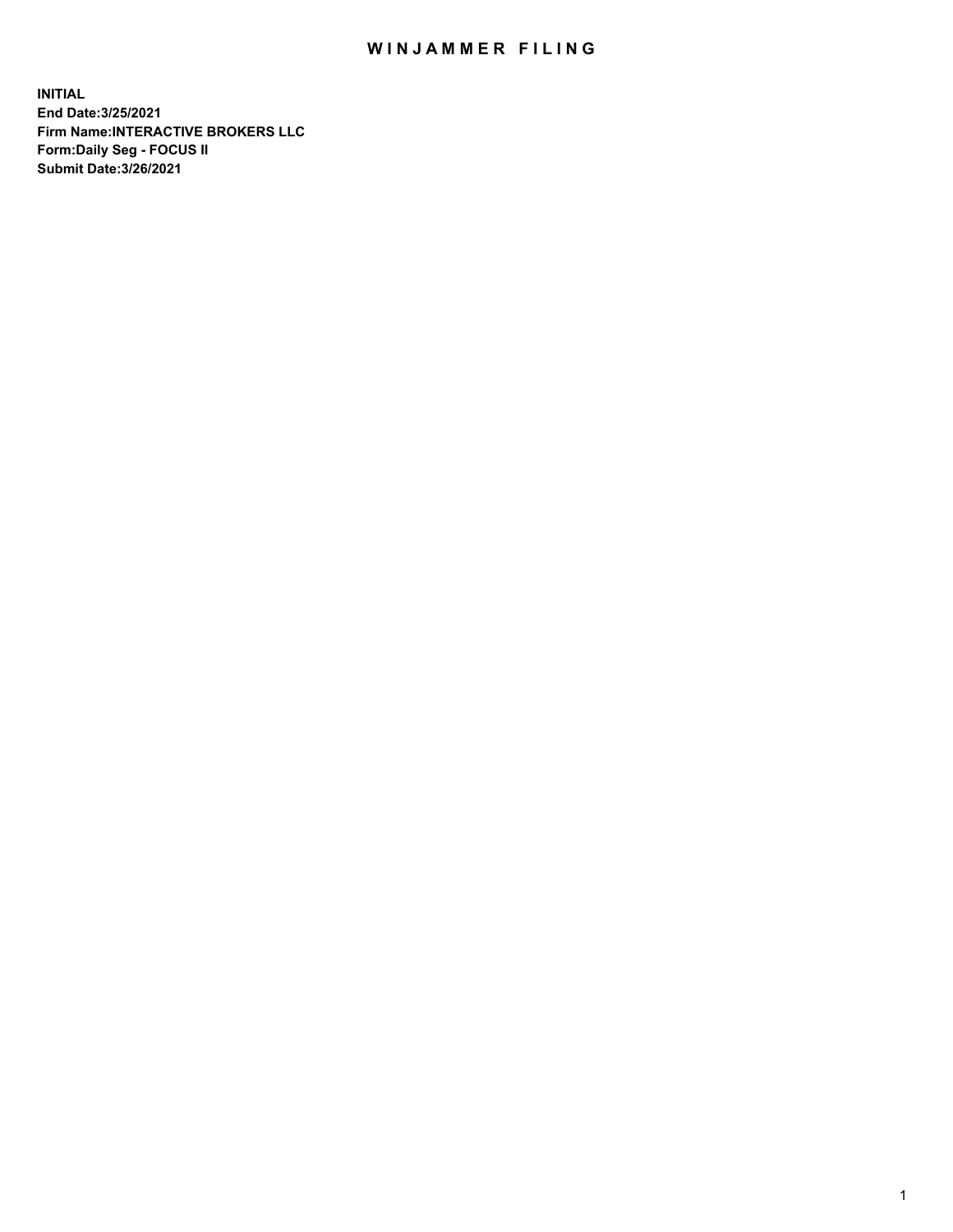**INITIAL End Date:3/25/2021 Firm Name:INTERACTIVE BROKERS LLC Form:Daily Seg - FOCUS II Submit Date:3/26/2021 Daily Segregation - Cover Page**

| Name of Company                                                                                                                                                                                                                                                                                                                | <b>INTERACTIVE BROKERS LLC</b>                                                   |
|--------------------------------------------------------------------------------------------------------------------------------------------------------------------------------------------------------------------------------------------------------------------------------------------------------------------------------|----------------------------------------------------------------------------------|
| <b>Contact Name</b>                                                                                                                                                                                                                                                                                                            | James Menicucci                                                                  |
| <b>Contact Phone Number</b>                                                                                                                                                                                                                                                                                                    | 203-618-8085                                                                     |
| <b>Contact Email Address</b>                                                                                                                                                                                                                                                                                                   | jmenicucci@interactivebrokers.c<br>om                                            |
| FCM's Customer Segregated Funds Residual Interest Target (choose one):<br>a. Minimum dollar amount: ; or<br>b. Minimum percentage of customer segregated funds required:% ; or<br>c. Dollar amount range between: and; or<br>d. Percentage range of customer segregated funds required between:% and%.                         | <u>0</u><br>$\overline{\mathbf{0}}$<br>155,000,000 245,000,000<br>0 <sub>0</sub> |
| FCM's Customer Secured Amount Funds Residual Interest Target (choose one):<br>a. Minimum dollar amount: ; or<br>b. Minimum percentage of customer secured funds required:% ; or<br>c. Dollar amount range between: and; or<br>d. Percentage range of customer secured funds required between:% and%.                           | <u>0</u><br>$\overline{\mathbf{0}}$<br>80,000,000 120,000,000<br>0 <sub>0</sub>  |
| FCM's Cleared Swaps Customer Collateral Residual Interest Target (choose one):<br>a. Minimum dollar amount: ; or<br>b. Minimum percentage of cleared swaps customer collateral required:% ; or<br>c. Dollar amount range between: and; or<br>d. Percentage range of cleared swaps customer collateral required between:% and%. | <u>0</u><br>$\underline{\mathbf{0}}$<br>0 <sub>0</sub><br>0 <sub>0</sub>         |

Attach supporting documents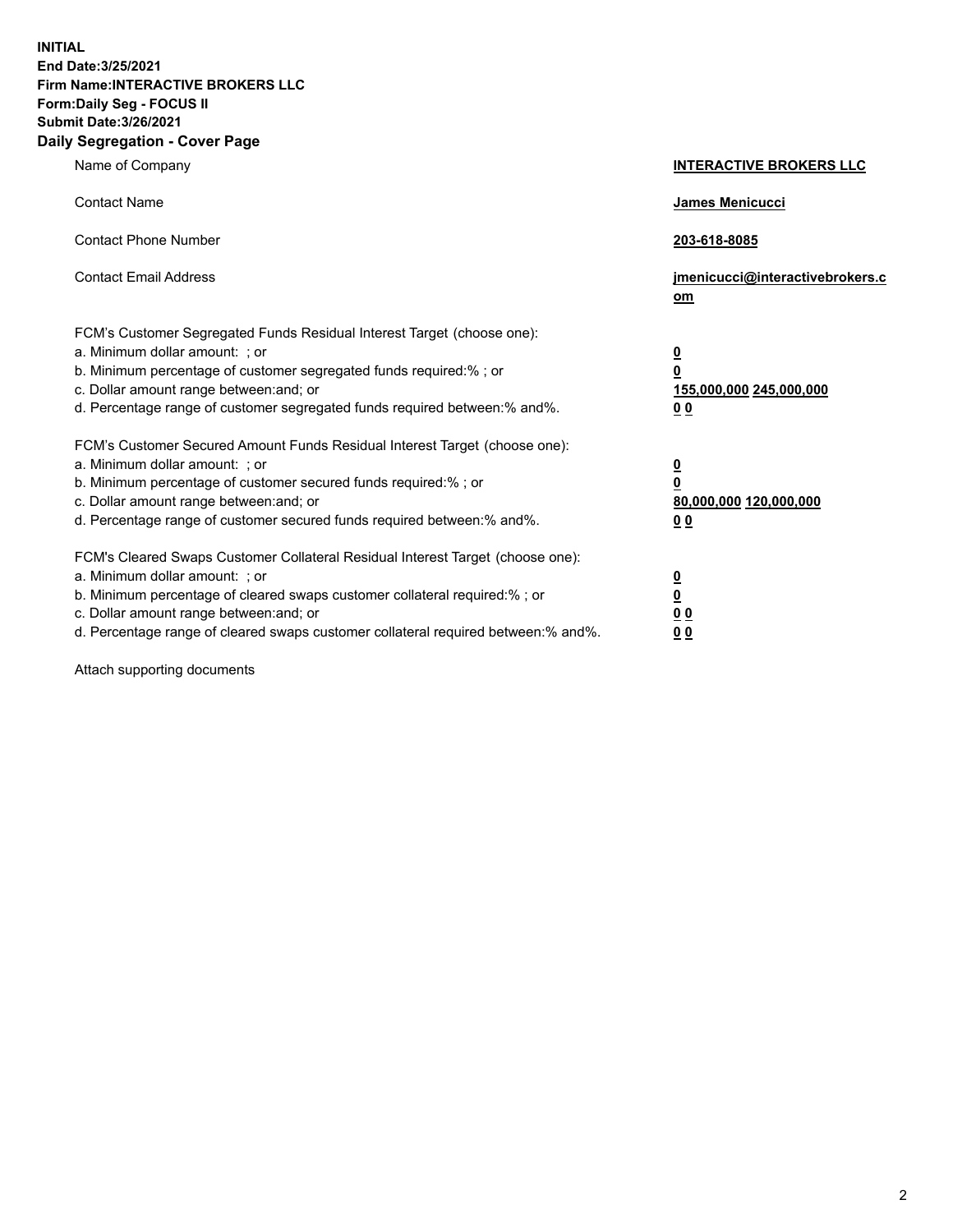**INITIAL End Date:3/25/2021 Firm Name:INTERACTIVE BROKERS LLC Form:Daily Seg - FOCUS II Submit Date:3/26/2021 Daily Segregation - Secured Amounts**

## Foreign Futures and Foreign Options Secured Amounts Amount required to be set aside pursuant to law, rule or regulation of a foreign government or a rule of a self-regulatory organization authorized thereunder **0** [7305] 1. Net ledger balance - Foreign Futures and Foreign Option Trading - All Customers A. Cash **482,148,844** [7315] B. Securities (at market) **0** [7317] 2. Net unrealized profit (loss) in open futures contracts traded on a foreign board of trade **-8,182,847** [7325] 3. Exchange traded options a. Market value of open option contracts purchased on a foreign board of trade **124,232** [7335] b. Market value of open contracts granted (sold) on a foreign board of trade **-10,230** [7337] 4. Net equity (deficit) (add lines 1. 2. and 3.) **474,079,999** [7345] 5. Account liquidating to a deficit and account with a debit balances - gross amount **7,555** [7351] Less: amount offset by customer owned securities **0** [7352] **7,555** [7354] 6. Amount required to be set aside as the secured amount - Net Liquidating Equity Method (add lines 4 and 5) **474,087,554** [7355] 7. Greater of amount required to be set aside pursuant to foreign jurisdiction (above) or line 6. **474,087,554** [7360] FUNDS DEPOSITED IN SEPARATE REGULATION 30.7 ACCOUNTS 1. Cash in banks A. Banks located in the United States **64,780,039** [7500] B. Other banks qualified under Regulation 30.7 **0** [7520] **64,780,039** [7530] 2. Securities A. In safekeeping with banks located in the United States **324,991,500** [7540] B. In safekeeping with other banks qualified under Regulation 30.7 **0** [7560] **324,991,500** [7570] 3. Equities with registered futures commission merchants A. Cash **0** [7580] B. Securities **0** [7590] C. Unrealized gain (loss) on open futures contracts **0** [7600] D. Value of long option contracts **0** [7610] E. Value of short option contracts **0** [7615] **0** [7620] 4. Amounts held by clearing organizations of foreign boards of trade A. Cash **0** [7640] B. Securities **0** [7650] C. Amount due to (from) clearing organization - daily variation **0** [7660] D. Value of long option contracts **0** [7670] E. Value of short option contracts **0** [7675] **0** [7680] 5. Amounts held by members of foreign boards of trade A. Cash **214,332,787** [7700] B. Securities **0** [7710] C. Unrealized gain (loss) on open futures contracts **-9,268,792** [7720] D. Value of long option contracts **124,232** [7730] E. Value of short option contracts **-10,230** [7735] **205,177,997** [7740] 6. Amounts with other depositories designated by a foreign board of trade **0** [7760] 7. Segregated funds on hand **0** [7765] 8. Total funds in separate section 30.7 accounts **594,949,536** [7770] 9. Excess (deficiency) Set Aside for Secured Amount (subtract line 7 Secured Statement Page 1 from Line 8) **120,861,982** [7380] 10. Management Target Amount for Excess funds in separate section 30.7 accounts **80,000,000** [7780] 11. Excess (deficiency) funds in separate 30.7 accounts over (under) Management Target **40,861,982** [7785]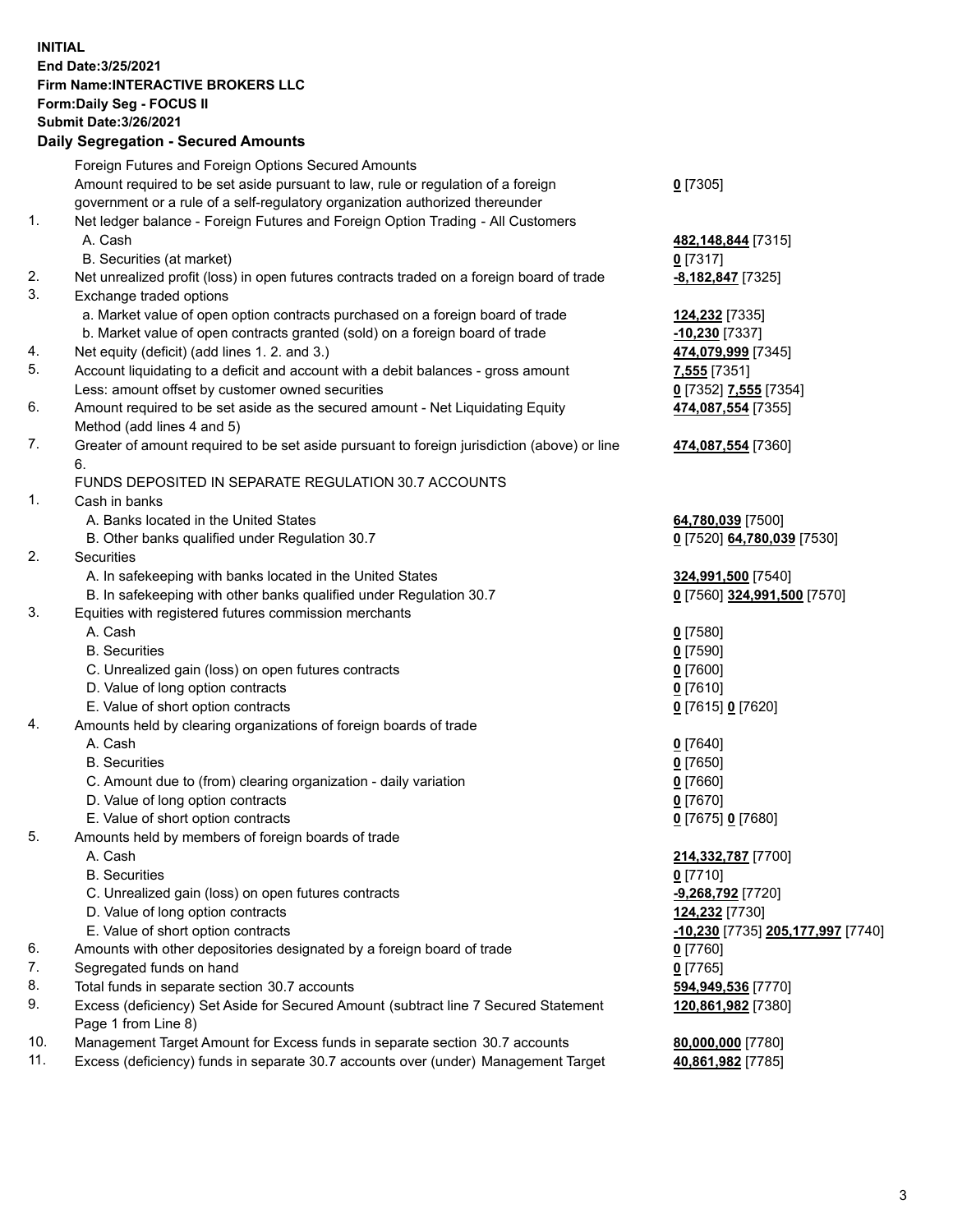**INITIAL End Date:3/25/2021 Firm Name:INTERACTIVE BROKERS LLC Form:Daily Seg - FOCUS II Submit Date:3/26/2021 Daily Segregation - Segregation Statement** SEGREGATION REQUIREMENTS(Section 4d(2) of the CEAct) 1. Net ledger balance A. Cash **6,407,288,705** [7010] B. Securities (at market) **0** [7020] 2. Net unrealized profit (loss) in open futures contracts traded on a contract market **-106,544,436** [7030] 3. Exchange traded options A. Add market value of open option contracts purchased on a contract market **257,155,692** [7032] B. Deduct market value of open option contracts granted (sold) on a contract market **-214,133,161** [7033] 4. Net equity (deficit) (add lines 1, 2 and 3) **6,343,766,800** [7040] 5. Accounts liquidating to a deficit and accounts with debit balances - gross amount **1,341,482** [7045] Less: amount offset by customer securities **0** [7047] **1,341,482** [7050] 6. Amount required to be segregated (add lines 4 and 5) **6,345,108,282** [7060] FUNDS IN SEGREGATED ACCOUNTS 7. Deposited in segregated funds bank accounts A. Cash **1,559,146,037** [7070] B. Securities representing investments of customers' funds (at market) **2,654,469,500** [7080] C. Securities held for particular customers or option customers in lieu of cash (at market) **0** [7090] 8. Margins on deposit with derivatives clearing organizations of contract markets A. Cash **1,157,430,667** [7100] B. Securities representing investments of customers' funds (at market) **1,167,591,444** [7110] C. Securities held for particular customers or option customers in lieu of cash (at market) **0** [7120] 9. Net settlement from (to) derivatives clearing organizations of contract markets **11,948,770** [7130] 10. Exchange traded options A. Value of open long option contracts **256,920,000** [7132] B. Value of open short option contracts **-214,042,468** [7133] 11. Net equities with other FCMs A. Net liquidating equity **0** [7140] B. Securities representing investments of customers' funds (at market) **0** [7160] C. Securities held for particular customers or option customers in lieu of cash (at market) **0** [7170] 12. Segregated funds on hand **0** [7150] 13. Total amount in segregation (add lines 7 through 12) **6,593,463,950** [7180] 14. Excess (deficiency) funds in segregation (subtract line 6 from line 13) **248,355,668** [7190] 15. Management Target Amount for Excess funds in segregation **155,000,000** [7194] 16. Excess (deficiency) funds in segregation over (under) Management Target Amount **93,355,668** [7198]

Excess